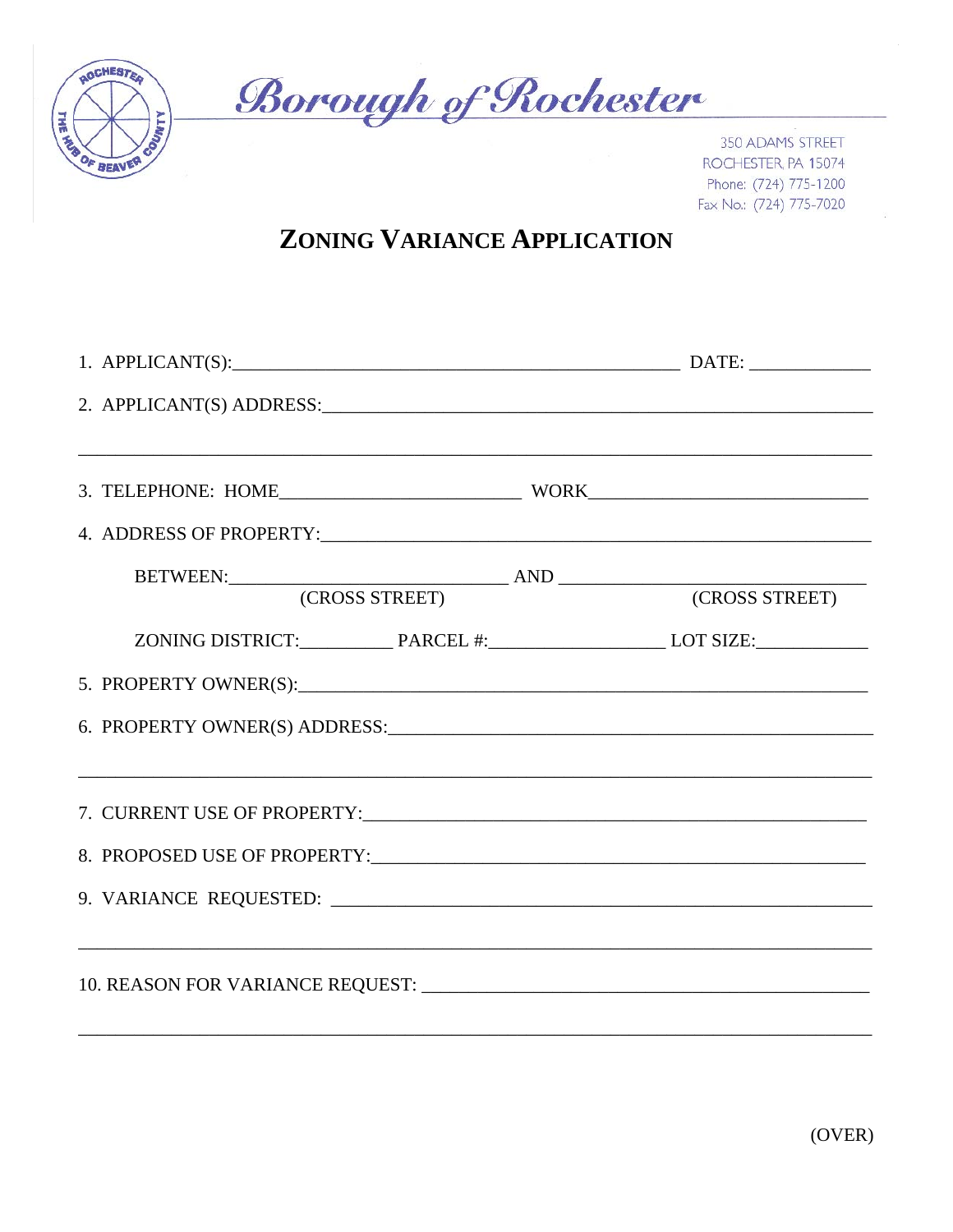## *PLEASE READ CAREFULLY:*

APPLICATIONS WILL NOT BE ACCEPTED UNLESS COMPLETED IN FULL, SIGNED, AND THE FEE IS PAID IN FULL. ADDITIONAL ATTACHMENTS AND SUPPLEMENTS MAY BE REQUIRED BY THE CODE ENFORCEMENT OFFICE. \_\_\_\_\_ (INITIAL HERE)

YOUR FAILURE TO APPEAR AT THE ZONING HEARING BOARD MEETING WILL RESULT IN THE DISMISSAL OF YOUR ZONING VARIANCE REQUEST. IT WILL BE NECESSARY TO RE-APPLY AND PAY THE REQUIRED FEE. \_\_\_\_\_ (INITIAL HERE)

BY SIGNING BELOW, YOU ARE STATING THAT YOU ARE AWARE OF THE BOROUGH'S CRITERIA FOR VARIANCES AND HAVE RECEIVED A COPY OF THE APPLICABLE CODE SECTIONS. FURTHERMORE, YOU ARE AWARE THAT ALL REQUIRED ATTACHMENTS, INCLUDING A SITE PLAN, MUST BE SUBMITTED TO THE CODE ENFORCEMENT OFFICE BEFORE YOUR APPLICATION MAY BE CONSIDERED.

\_\_\_\_\_ (INITIAL HERE)

I / WE THE UNDERSIGNED, CERTIFY THAT THE INFORMATION ABOVE AND ATTACHED IS TRUE AND CORRECT AS I / WE BELIEVE.

APPLICANT(S)' SIGNATURE: DATE:\_\_\_\_\_\_\_\_\_\_\_\_\_\_\_\_\_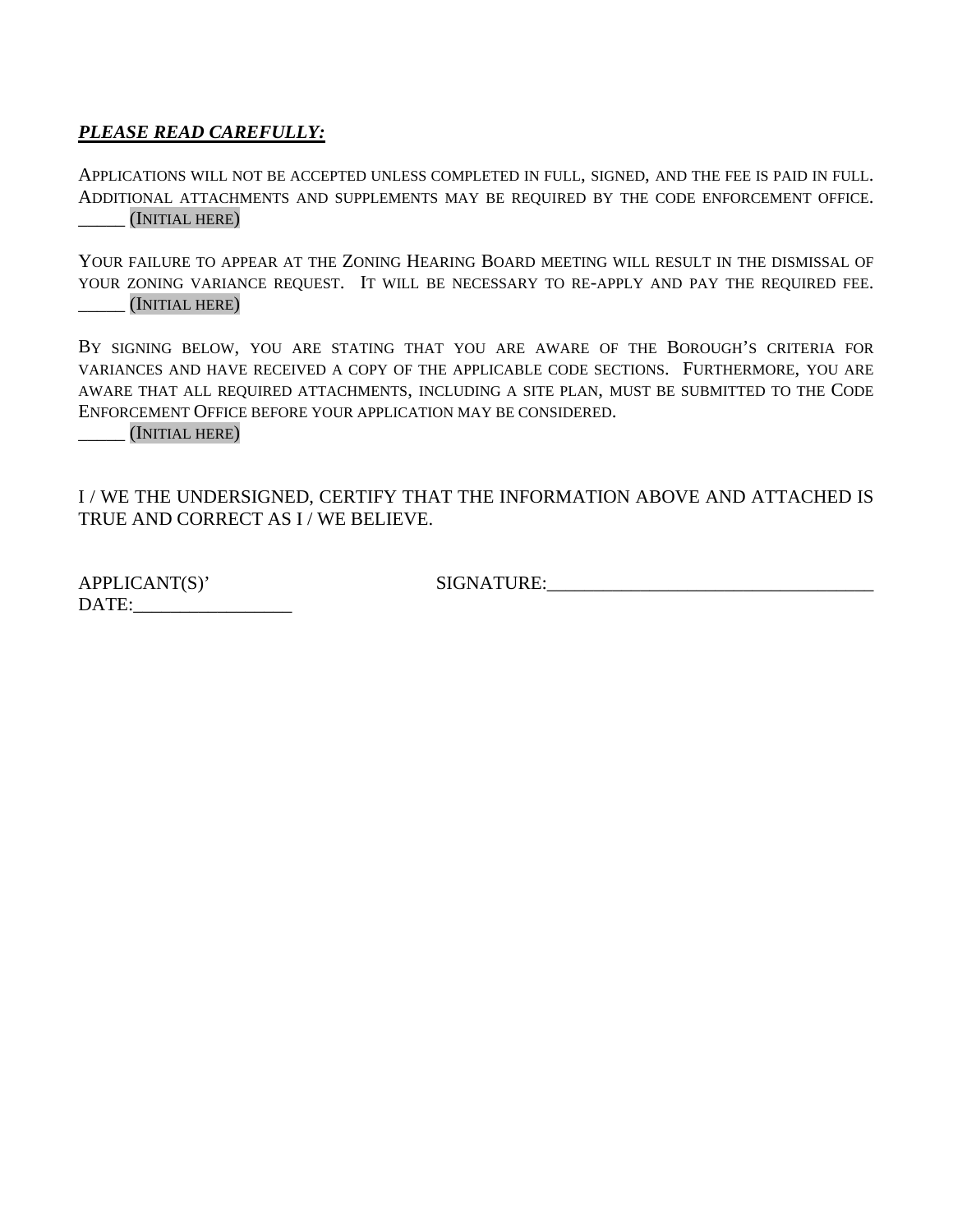## FOR BOROUGH OF ROCHESTER OFFICE USE ONLY

| SITE PLAN SUBMITTED? () YES () NO                              |                                             |  |
|----------------------------------------------------------------|---------------------------------------------|--|
|                                                                |                                             |  |
|                                                                |                                             |  |
|                                                                |                                             |  |
|                                                                |                                             |  |
| APPROVED ( ) DISAPPROVED ( )                                   |                                             |  |
|                                                                |                                             |  |
| PLANNING COMMISSION REVIEW CONDUCTED? ( ) YES ( ) NO           |                                             |  |
|                                                                |                                             |  |
|                                                                |                                             |  |
| PLANNING COMMISSION RECOMMENDATION: APPROVE ( ) DISAPPROVE ( ) |                                             |  |
|                                                                |                                             |  |
| <b>APPLICATION REVIEWED BY:</b>                                | $\text{DATE:}$                              |  |
|                                                                | <b>ZONING OFFICER</b><br>THOMAS J. ALBANESE |  |
|                                                                |                                             |  |
|                                                                |                                             |  |
|                                                                |                                             |  |
|                                                                |                                             |  |
|                                                                |                                             |  |